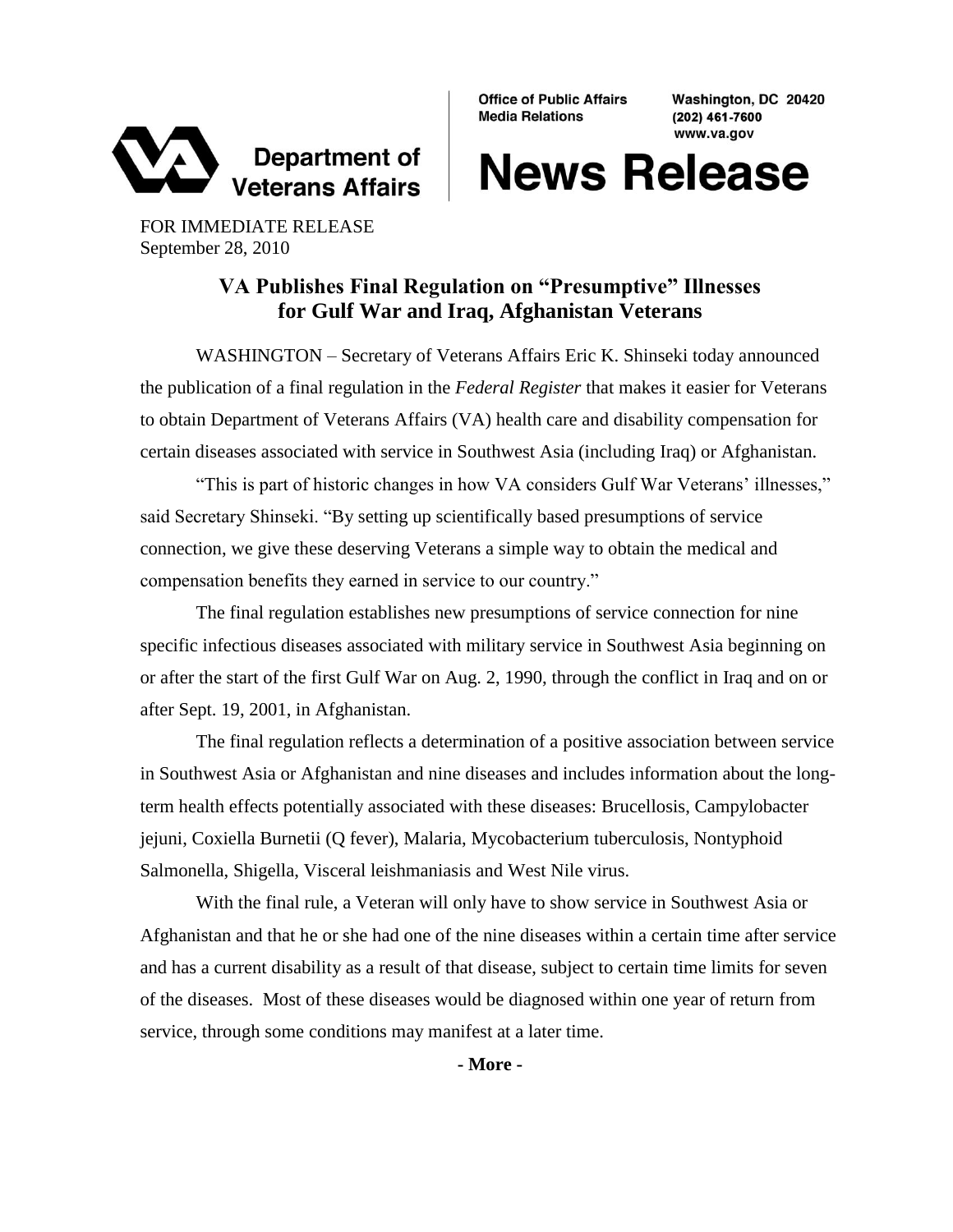## **"Presumptive" Illnessess 2/2/2/2**

 For non-presumptive conditions, a Veteran is required to provide medical evidence to establish an actual connection between military service in Southwest Asia or Afghanistan and a specific disease.

The decision to add these presumptives was made after reviewing the 2006 report of the National Academy of Sciences Institute of Medicine (NASIOM), titled, "Gulf War and Health Volume 5: Infectious Diseases."

The 2006 report differed from the four prior reports by looking at the long-term health effects of certain diseases determined to be pertinent to Gulf War Veterans. Secretary Shinseki decided to include Afghanistan Veterans in these presumptions because NAS found that the nine diseases are also prevalent in that country.

The 1998 Persian Gulf War Veterans Act requires the Secretary to review NAS reports that study scientific information and possible associations between illnesses and exposure to toxic agents by Veterans who served in the Persian Gulf War.

While the decision to add the nine new presumptives predates VA's Gulf War Veterans' Illnesses Task Force (GWVI-TF), the overarching responsibility of the GWVI-TF is to regain Gulf War Veterans' confidence in VA's health care, benefits, and services and reconfirm VA is 100 percent committed to Veterans of all eras. The GWVI-TF began in fall 2009 and is not a static, one-time initiative but will continue to build on its work with annual reports issued every August. The group's focus centers on unanswered Gulf War Veterans' health issues, improving access to benefits, ensuring cutting edge research into treatments, and to make sure Veterans' concerns are heard and addressed. This includes continuing to solicit Veterans, experts, advocates and stakeholders to share their views to better inform the important work of the GWVI-TF. The GWVI-TF Report can be found at [www.VA.gov.](http://www.va.gov/)

Disability compensation is a non-taxable monetary benefit paid to Veterans who are disabled as a result of an injury or illness that was incurred or aggravated during active military service.

Last year, VA received more than one million claims for disability compensation and pension. VA provides compensation and pension benefits to over 3.8 million Veterans and beneficiaries.

**-More -**